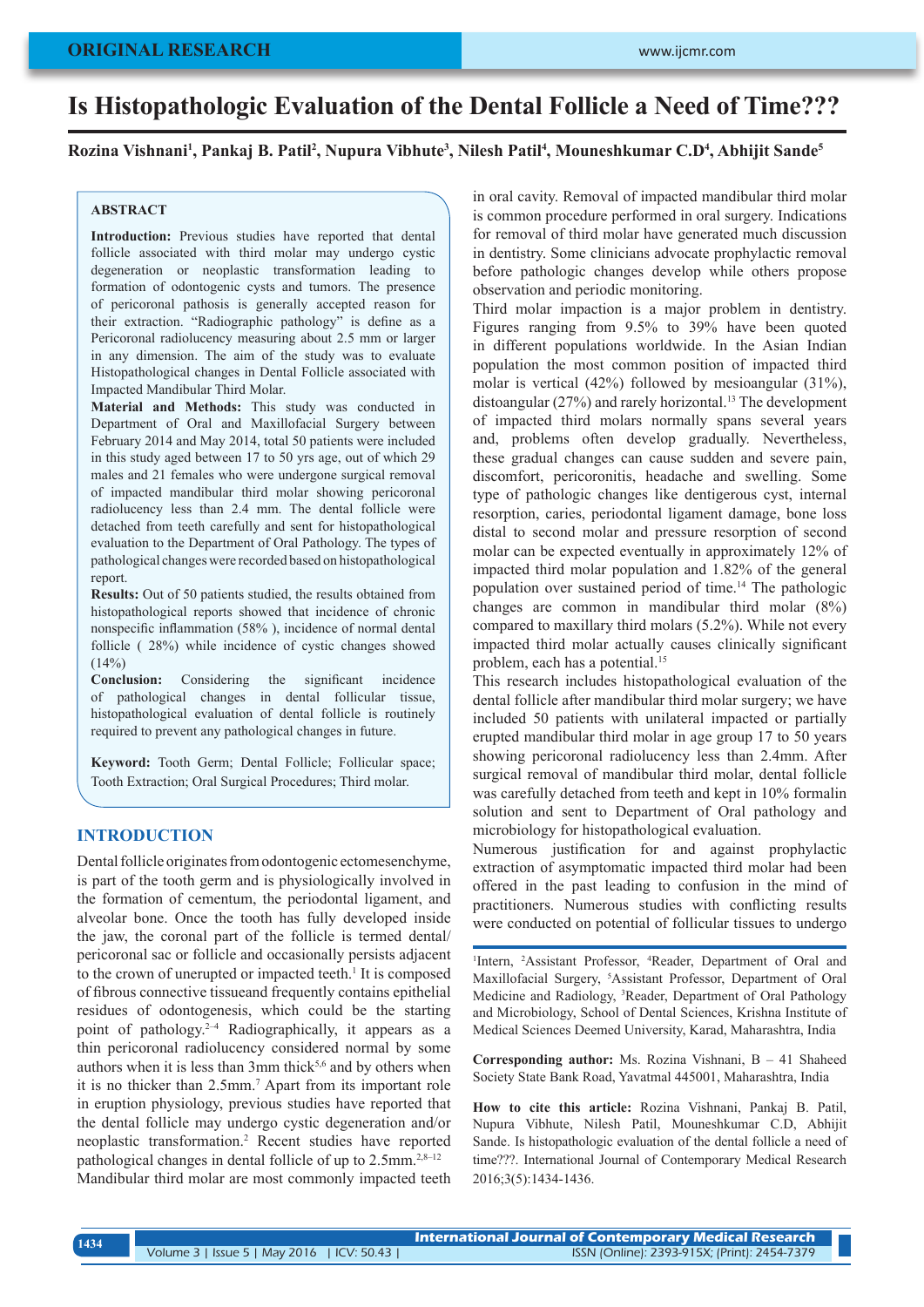pathological alteration.16 Hence, this study aimed to evaluate the histopathologic changes in dental follicle associated with impacted mandibular third molars.

# **MATERIAL AND METHODS**

50 patients who met the inclusion and exclusion criteria were randomly selected from the OPD in Department of Oral and Maxillofacial Surgery between February 2014 and May 2014. The Ethical clearance was obtained from ethical committee in January 2015. Out of the total 50 patients included (based on inclusion and exclusion criteria), 29 were males and 21were females who underwent surgical removal of impacted mandibular. A written informed consent was taken from the patient before performing Surgical procedure.

#### **Inclusion criteria**

Healthy patient in age group 17 to 50 years. Pericoronal radiolucency should be less than 2.4 mm.

#### **Exclusion criteria**

Medically compromised patient.

Pericoronal radiolucency > 2.4 mm.

The dental follicles were detached from teeth carefully and were kept in 10% formalin solution and sent for histopathological evaluation to the Department of Oral Pathology. The types of pathological changes were recorded based on histopathological report.

## **RESULT**

A total of 50 dental follicles were histopathologically evaluated. The age of these patients ranged from 17 to 50 years, 29 of them being male patients and 21 female. The results obtained from histopathological reports showed that incidence of chronic nonspecific inflammation (58%), incidence of normal dental follicle (28%) while incidence of cystic changes showed (14%).

On comparison of age group affected by impacted teeth between male and female  $t= 4.771$  and  $p<0.0001$  (extremely significant). Thus female with younger age have greater incidence of impacted mandibular third molar (Table-1).

Out of 50 cases 32 cases were of impacted 38 out of which 16 were male and 16 were female and 18 cases of impacted 48 out of which 13 were male and 5 were female patients. p  $= 0.2188$  (not significant) chi square value  $= 1.512$  Thus both sides are equally affected.

To determine the mean follicular size ranging from 1 to 2.4 mm following test were done to find any significant radiographic follicular size. For 38 male to female comparison  $t = 0.5842$ ,  $p = 0.5634$  (not significant). For 48 male to female comparison  $t = 0.5842$ ,  $p = 0.0932$  (not significant) Male comparison  $t = 0.6496$ ,  $p = 0.5215$  (not significant). Female comparison  $t = 2.029$  p = 0.0568 (not significant). For all male to female comparison  $t = 1.06$  p = 0.2942 (not significant). Overall comparison between 38 and  $48 t = 1.410$  $p = 0.1650$  (not significant). Thus there was no significantly comparable radiographic follicular size (Table-2).  $p = 0.4137$  (not significant) chi square = 1.765

The results obtained from histo-pathological reports showed that incidence of chronic nonspecific inflammation in 29 cases (58%), incidence of normal dental follicle in 14 cases (28%) while incidence of cystic changes in 7 cases (14%). p  $= 0.4137$  (not significant) chi square  $= 1.765$ . thus there was no significant cystic changes (Table-3) (Figure-1)

# **DISCUSSION**

The presence of pericoronal pathosis is generally the common reason for the removal of third molars. Pericoronal space surrounding the impacted third molar may represent either a normal or an enlarged dental follicle but alternatively may represent a pathologic entity most commonly a dentigerous cyst.17

Several studies have suggested that the follicular tissue associated with these teeth may have the potential for transforming into cystic and/or neoplastic lesions. Various pathological changes like odontogenic keratocyst, dentigerous cyst, calcifying epithelial odontogenic cyst, odontogenic myxoma etc have been reported.16 However many of these changes are not detectable during clinical or

| Age                                                | Male  | Female |  |  |  |
|----------------------------------------------------|-------|--------|--|--|--|
| Minimum                                            | 24    | 19     |  |  |  |
| Maximum                                            | 49    | 47     |  |  |  |
| Mean                                               | 35.79 | 28.09  |  |  |  |
| <b>Standard Deviation</b>                          | 73.50 | 7.236  |  |  |  |
| $t = 4.771$ p < 0.0001 (extremely significant)     |       |        |  |  |  |
| Table-1: comparison of age between male and female |       |        |  |  |  |

| <b>Impacted</b><br>Tooth No.                               | <b>Mean±Standard Deviation</b><br>of Radiographic Follicular<br><b>Size</b> |                 | <b>Total</b>     |  |  |
|------------------------------------------------------------|-----------------------------------------------------------------------------|-----------------|------------------|--|--|
|                                                            | Male                                                                        | Female          |                  |  |  |
| 38                                                         | $1.268 + 0.020$                                                             | $1.231 + 0.518$ | $1.25 + 0.1796$  |  |  |
| 48                                                         | $1.223 + 0.169$                                                             | $1.08 + 0.083$  | $1.177 + 0.162$  |  |  |
| A11                                                        | $1.274 + 0.188$                                                             | $1.195 + 0.516$ | $1.224 + 0.1756$ |  |  |
| Table-2: Mean radiographic follicular size ranging between |                                                                             |                 |                  |  |  |
| 1mm to 2.4mm                                               |                                                                             |                 |                  |  |  |

| <b>Histopathological Diagnosis</b>          | <b>Impacted</b><br>Tooth No. |    | Total |  |  |
|---------------------------------------------|------------------------------|----|-------|--|--|
|                                             | 38                           | 48 |       |  |  |
| Chronic nonspecific inflammation            | 18                           |    | 29    |  |  |
| Normal Dental follicle                      |                              |    | 14    |  |  |
| Cvst                                        |                              |    |       |  |  |
| <b>Table-3:</b> Histopathological diagnosis |                              |    |       |  |  |